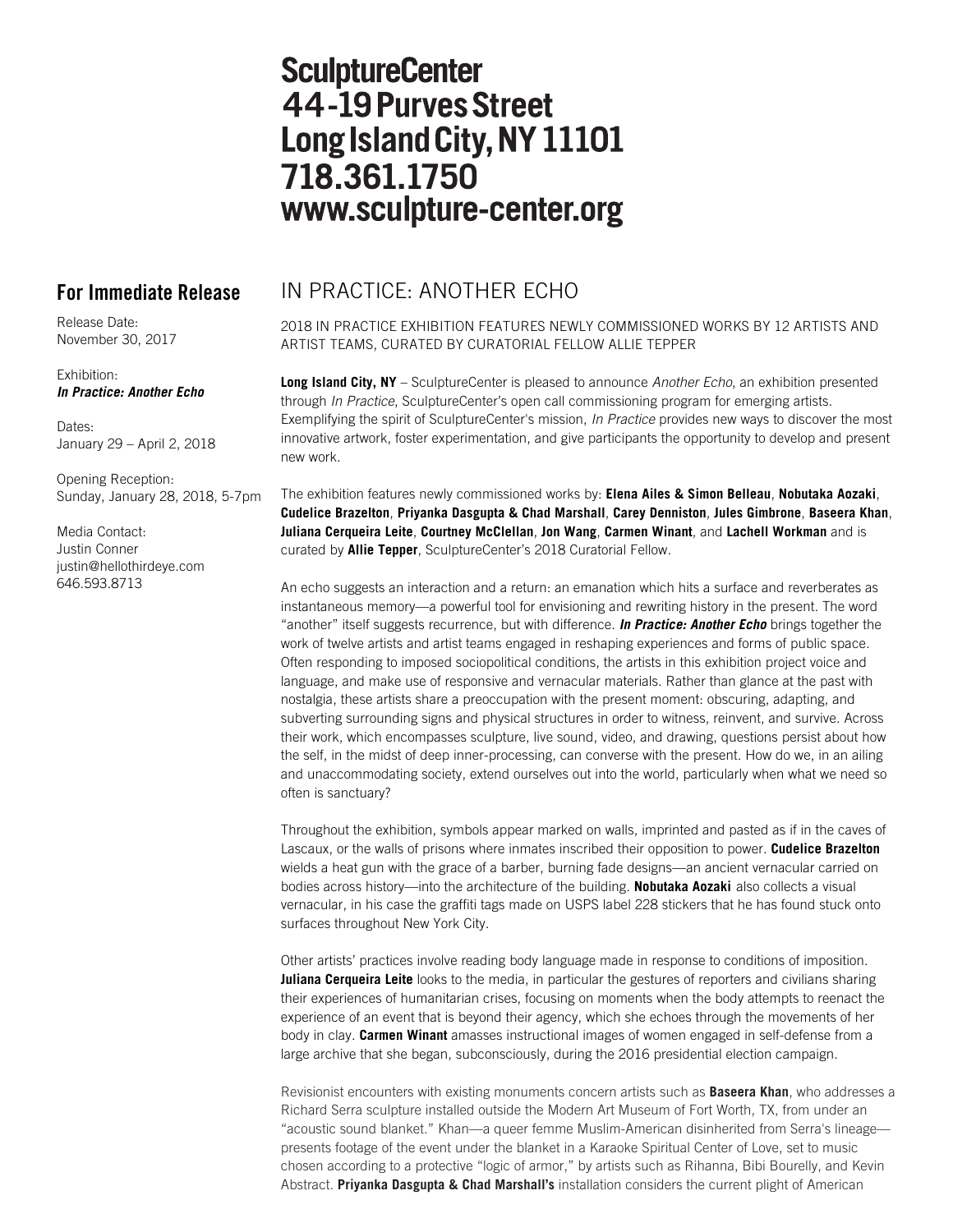immigration, by revisiting the paths that Blacks and early twentieth century Bengali sailors took to the United States, through the holds of slave ships and steamship boiler rooms. *"*The New Colossus"—the sonnet by Emma Lazarus engraved on the Statue of Liberty's base—echoes through the installation: translated into Yoruba and Bengali, and set to traditional music by the artists' collaborators Moses Mobayoje and Monjula Dutta.

**Lachell Workman** and **Courtney McClellan** both cast a quiet, haunting eye on the iterative cycles of injustice that occur though the criminal justice system. **Workman's** abstract sculptural installation references the vernacular of the street-side memorial and RIP T-shirt, confronting us with a vision of human and environmental neglect, while a nearby slide projector casts a spotlight on the wall, the incessant churn of the slides, counting. **Courtney McClellan** exhibits a new video that examines the insidious relationship between performance and the law, through her ongoing study of the American Mock Trial Association, and the team at the University of Georgia where she teaches.

Witnessing life-forms in moments of transition and growth preoccupies several of the artists in the exhibition. **Elena Ailes & Simon Belleau** assemble a series of leather totems—"muted bodies" that push against their surroundings with quiet, expressive force, and look to nature's slowest processes, the growth of fungus, and foreground touch and duration as reparative, rather than reactionary modes for weathering a long, slow process of healing. **Jules Gimbrone** creates work that asserts the presence of the flexible, nuanced body, in particular the sounding of queer subjects that are regularly silenced in the public sphere, through an ecology of transmorphic, responsive materials and audio. **Jon Wang** presents an immersive, live video and sound environment that meditates on the metamorphic lifecycle of silkworms, inviting viewers into the artist's intimate pursuit of queer architecture, psychosexual resistance, and radical transformation. **Carey Denniston** presents videos edited from an ongoing FaceTime dialogue with Avery, her thirteen-year-old niece and a digital native living in Eastern Washington. The videos are portraits of "a space of processing" that move through seemingly banal, but honest, conversations about friendship, to Avery's digestion of current events.

The *In Practice* program offers emerging artists curatorial and financial support to create new work for exhibition at SculptureCenter. Artists are selected through a multi-stage process after submitting work through an open call. Past *In Practice* participants include: Korakrit Arunanondchai, Fia Backström, A. K. Burns, Michael DeLucia, Aleksandra Domanovi**ć**, Essex Olivares, Brendan Fernandes, Samara Golden, Ryan Johnson, Joanna Malinowska, Justin Matherly, Virginia Overton, Rachel Rose, and Xaviera Simmons.

### **On view concurrently**

*Carissa Rodriguez: The Maid* January 29 – April 2, 2018

## **About SculptureCenter**

SculptureCenter leads the conversation on contemporary art by supporting artistic innovation and independent thought highlighting sculpture's specific potential to change the way we engage with the world. Positioning artists' work in larger cultural, historical, and aesthetic contexts, SculptureCenter discerns and interprets emerging ideas. Founded by artists in 1928, SculptureCenter provides an international forum that connects artists and audiences by presenting exhibitions, commissioning new work, and generating scholarship.

Over the past 18 years, SculptureCenter has presented works by nearly 750 emerging and established artists through our annual exhibition program, and today, SculptureCenter is considered one of New York's most adventurous kunsthalles. Placing importance on investment, inclusiveness, independence, transparency, and rigor, SculptureCenter has developed a strong reputation for championing underrecognized and emerging artists, many of whom have gone on to celebrated and substantial careers such as: 2016 Turner Prize nominee Anthea Hamilton, Sanford Biggers, Nairy Baghramian, Tom Burr, Liz Glynn, Rochelle Goldberg, Camille Henrot, Leslie Hewitt, Rashid Johnson, Ugo Rondinone, Katrín Sigurdardóttir, Alexandre Singh, Monika Sosnowska, Gedi Sibony, Mika Tajima, and recent Hugo Boss Prize winner Anicka Yi.